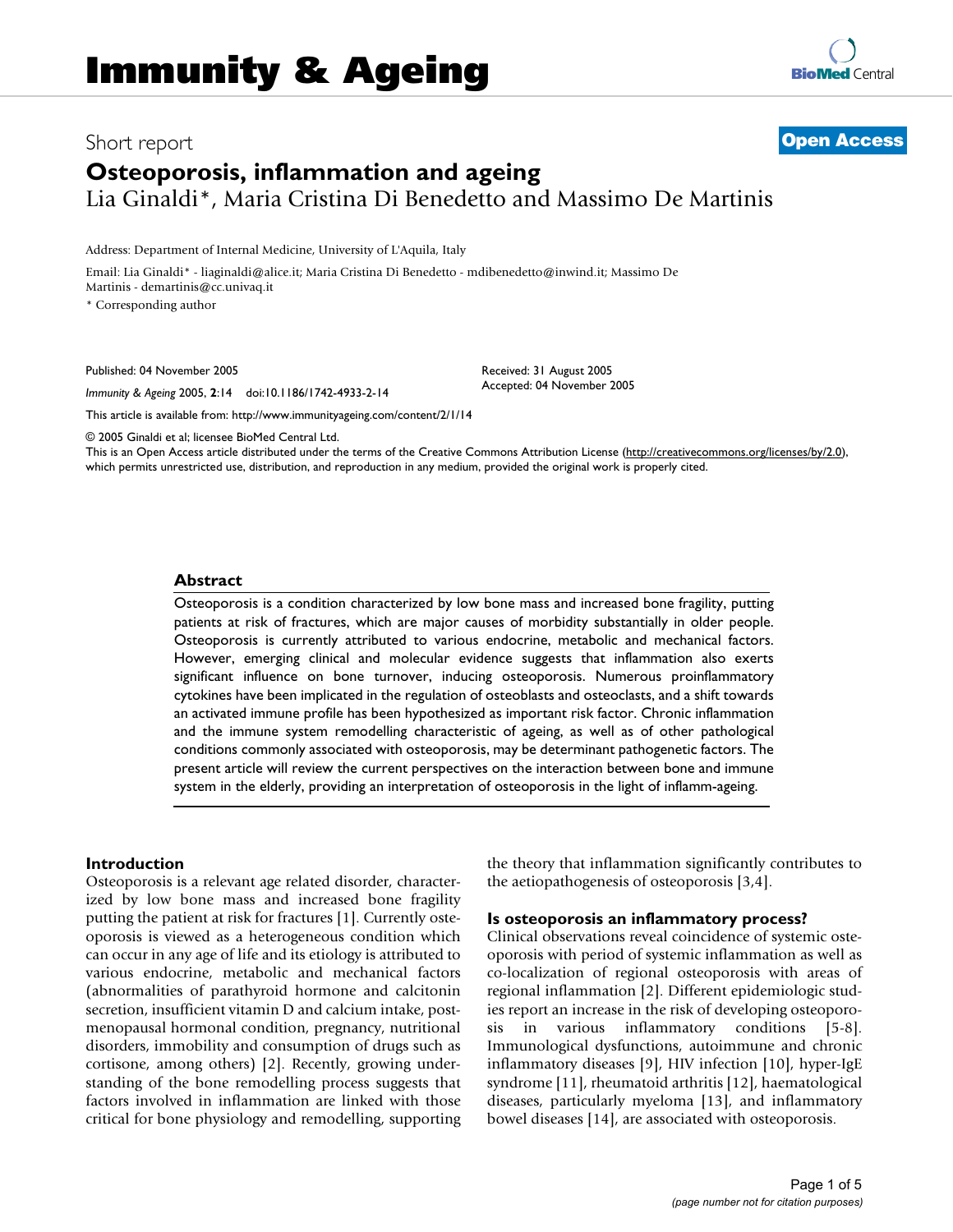Erosions seen in conditions such as gout, osteomyelitis, rheumatoid arthritis, ankylosing spondylitis, and psoriatic arthritis, are typically associated with inflammation in the joints. Pro-osteoclastic cytokines, such as tumour necrosis factor (TNF)-α and interleukin (IL)-6, are elevated in these conditions and local cytokine profile is consistent with the cytokines that modulate bone resorption [15,16].

C-reactive protein (CRP) production in the liver is upregulated by IL-1, IL-6 and TNF- $\alpha$ , and is regarded as a sensitive marker of systemic inflammation [17,18]. An association between circulating high sensitive (hs)CRP level and bone mineral density has been observed in several immune and inflammatory diseases, as well as in healthy individuals, suggesting a relationship between subclinical systemic inflammation and osteoporosis [19].

Rheumatoid arthritis (RA) is a typical example of the link between inflammation and osteoporosis. Bone loss in RA occurs both in the joints and throughout the skeleton as a result of the release of proteinases (metalloproteinases) and proinflammatory cytokines (IL-1, TNF- $\alpha$ ), which are responsible for cartilage and bone destruction. As a result, disease activity is an independent risk factor for osteoporosis in RA [20].

A temporal link between inflammation and osteoporosis also emerges in conditions such as ageing, menopause, pregnancy, transplantation and steroid administration. While nutritional, mechanical and hormonal factors clearly play a role in many of these situations, the concordance of osteoporosis and inflammation is buttressed by emerging molecular evidence of mediating immunological factors [2].

On the other hand, one intriguing aspect of immunosenescence is the increased production of pro-inflammatory cytokines with age and a close link between age-related systemic inflammatory process (inflamm-ageing)[21] and osteoporosis is well documented [22].

# **A molecular scenario of immune regulated bone loss**

Although osteoporosis is not typically considered an immunological disorder, recent data have indicated overlapping pathways between bone biology and biology of inflammation [23-25]. Certain pro-inflammatory cytokines play potential critical roles both in the normal bone remodelling process and in the pathogenesis of perimenopausal and late-life osteoporosis [26]. For example, interleukin (IL)-6 promotes osteoclast differentiation and activation [27]. This cytokine is involved in the pathogenesis of various metabolic bone diseases, including postmenopausal osteoporosis, Paget's disease and osteoporosis associated with heamtologic malignancies [28]. IL-1 is another potent stimulator of bone resorption [29] that has been linked to the accelerated bone loss seen in idiopathic and postmenopausal osteoporosis [30]. TNF- $\alpha$  is implicated in tumour-induced bone resorption and non-tumour-induced osteopenia [31]. Anti-TNF drugs, currently used in the therapy of several immunological disorders, are also useful in preventing and/or reversing systemic bone loss associated to the disease, as they target both the bone and the inflammatory process [20]. The production of IL-1, IL-6, and/or TNF- $\alpha$  by peripheral blood monocytes has been positively correlated with bone resorption or spinal bone loss in healthy pre- and postmenopausal women [32].

The inflammatory mediator nitric oxide (NO) is also involved in the pathogenesis of osteoporosis. The activation of the inducible NO synthesis (iNOS) pathway by cytokines, such as IL-1 and TNF-α, inhibits osteoblast function in vitro and stimulates osteoblast apoptosis [33].

The TNF-family molecule RANKL and its receptor RANK (receptor activator of NFkB ligand) have been specifically implicated in the bone loss in rheumatoid arthritis [34]. They are key regulators of bone remodelling and are essential for the development and activation of osteoclasts. Intriguingly, RANKL/RANK interactions also regulate T cell/dendritic cell communication, dendritic cell survival and lymphnode formation [35]. Calciotropic factors such as vitamin D3, PGE2, IL-1, IL-11, TNF-α and glucocorticoid induce RANKL expression on osteoblasts [36]. RANKL binding to the RANK expressed on haematopoietic progenitors activates a signal transduction cascade that leads to osteoclast differentiation. Moreover, RANKL stimulates bone resorbing activity in mature osteoclasts via RANK. When RANK is activated, it sends signals into the cells through tumor necrosis factor receptor-associated factors (TRAFs), mainly TRAF6. These RANK associated molecules, through downstream pathways such as NF-kB, JNK/SAPK, p38 and Akt/PKB, regulate bone resorption, activation, survival, and differentiation of osteoclasts and dendritic cells.

Osteoprotegerin (OPG), also known as osteoclastogenesis inhibitory factor, functions as a soluble decoy receptor to RANKL and competes with RANK for RANKL binding. TGFβ released from bone during active bone resorption has been suggested as a feedback mechanism by upregulating OPG level. Estrogen can enhance OPG production on osteoblasts which is a possible explanation of postmenopausal osteoporosis following estrogen withdrawal [35]. Since the expression of RANKL/RANK can be controlled by sex hormones, it is possible to speculate that this system may control gender specific differences in immunity and could be involved in the higher incidence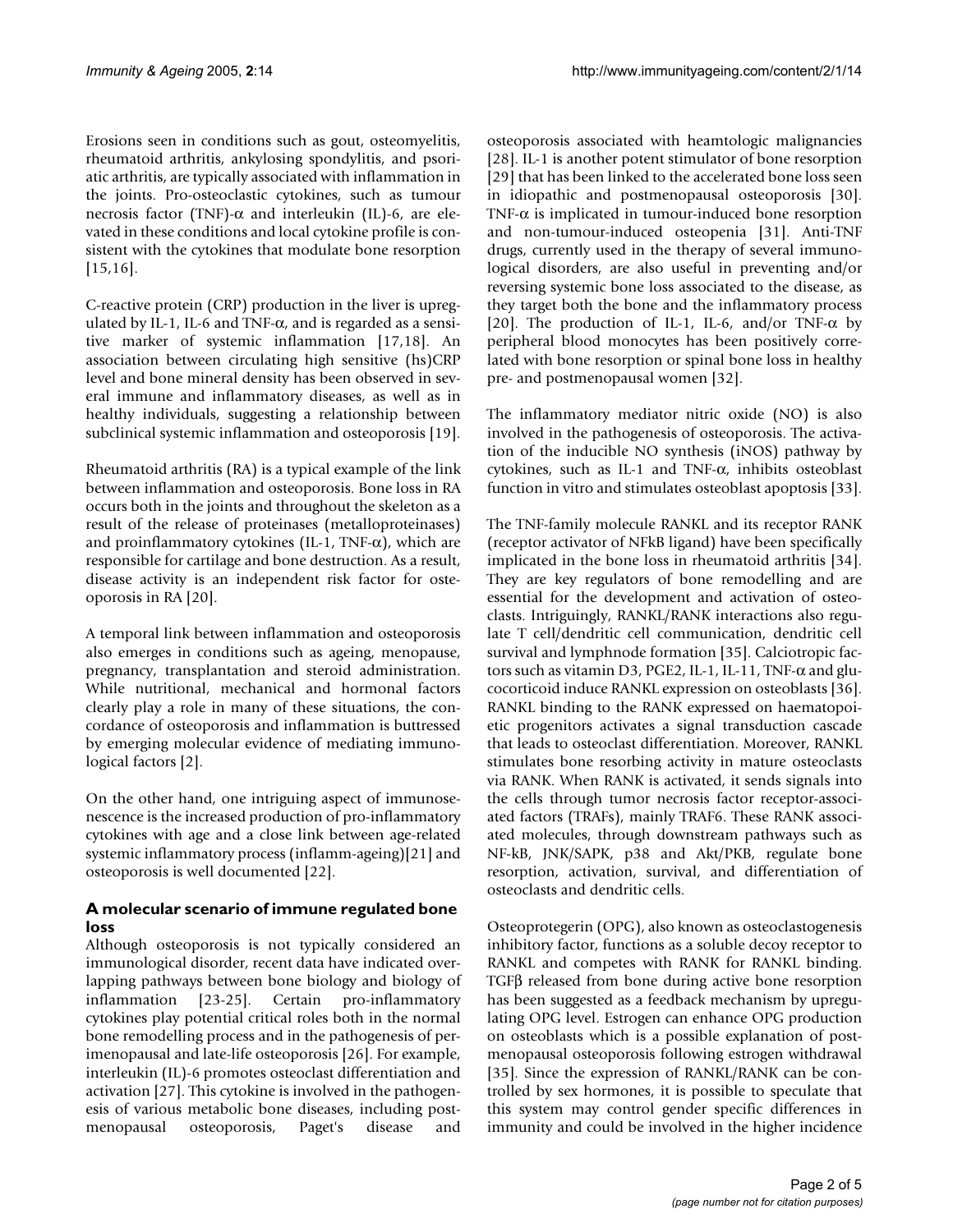of autoimmune diseases and osteoporosis in women. RANK-L, RANK and OPG therefore configure interesting molecular links between bone remodelling, immunity and inflammation.

# **The emergence of osteoimmunology**

There exists an intimate interplay between the bone and the immune system which has been termed osteoimmunology [3]. The activity of immune cells affects the balance of bone mineralization and resorption carried out by the opposing actions of osteoblasts and osteoclasts [37].

Dendritic cells, specialized to present antigens, and osteoclasts, specialized to resorb bone, share the same bone marrow precursors of the monocyte lineage and exhibit parallel lifecycles, regulated by a variety of cytokines, transcription factors and inflammatory mediators. Molecules that regulate osteoclastogenesis are key factors in many immunological functions. For example, TRAF6 functions as a molecular bridge spanning adaptive immunity, innate immunity and osteoimmunology [38]. TRAF6 deficient mice lack osteoclasts and concomitantly have defects in cytokine production and T cell stimulation [39].

Activated T cells affect bone physiology producing cytokines that lead to RANKL expression on osteoblasts. Moreover, activated T cells directly express and produce RANKL that induces osteoclast formation and activation through its specific receptor [28,35]. There are multiple mechanisms and interactions by which cytokines regulate bone resorption. IL-6 contributes to RANKL upregulation in osteoblastic cells. IL-1 and TNF-α may not only promote osteoclast generation, but they also appear to stimulate mature osteoclasts to perform more resorption cycles through modulation of RANKL activity. IL-1 is further involved in bone metabolism as an osteoblast activator: osteoblasts secrete RANKL which promotes survival and differentiation of the osteoclast precursors to mature osteoclasts through RANK. IL-1 and IL-6 also directly enhance osteoclast activity by RANKL-independent mechanisms. They may directly extend the lifespan of the osteoclasts by inhibiting osteoclast apoptosis. Both TNF-α and IL-1 inhibit collagen synthesis in osteoblasts and enhance degradation of the extracellular matrix [18]. In inflammatory or autoimmune disease states, activated T cells produce RANKL and pro-inflammatory cytokines, all of which can induce RANKL expression in osteoblasts [40]. However, the constant activity of T cells fighting the universe of antigens to which we are exposed does not usually cause extensive bone loss. Multiple T cell-derived cytokines, such as IL-12 and IL-18, might be able to interfere with RANK signalling and therefore with osteoclastogenesis and osteoclast functions. A crucial counterregulatory mechanism whereby activated T cells can inhibit osteoclast development and activation is through

the action of the antiviral cytokine interferon (IFN)-γ. Mechanistically, IFN-γ activates the ubiquitin-proteasome pathway within the osteoclasts, resulting in the degradation of TRAF6 [38].

# **Ageing and osteoporosis: immunological links**

Inflamm-ageing may, at least partially, be a common mechanism for the development of lower bone mass and other age-related disorders [41,42]. Senility is in fact notable for acceleration of diseases that are increasingly attributed to inflammation, such as atherosclerosis, Alzheimer's disease and asthma [21,43,44]. Many cytokines, including IL-6, TNF-α, IL-1, are elevated during senescence and play direct roles in the pathogenesis of these diseases [45]. All these cytokines are stimulators of osteoclast activity as well. Associations between atherosclerosis and osteopenia have been well documented [46,47]. These findings suggest a potential causal relationship between systemic inflammation that is observed in the elderly and the prevalence of generalized age-related osteoporosis [2]. Moreover, the increased catabolic signal, driven by inflammation also in the absence of clinically diagnosable inflammatory diseases [44], could be able to induce osteoblast apoptosis [48], as well as apoptosis of muscle cells, leading to age-related osteoporosis and sarcopenia respectively.

During ageing, under the influence of the lifelong exposure to chronic antigenic load and oxidative stress, the physiological counter-regulatory process which inhibits bone resorption following T cell activation is likely impaired. This would contribute, together with the agerelated systemic low-grade inflammation, to the increasing incidence of osteoporosis during senescence.

Osteoporosis, as well as other age-related disorders, has a strong genetic component and the rate extent of bone loss during senescence varies widely between individuals. It is tempting to postulate that this may be in part due to individual differences in cytokine activity. In support of this hypothesis it has been demonstrated that certain IL-6 polymorphisms are able to influence the risk of osteoporosis in postmenopausal women [49]. Similarly, IL-1β and IL-1 receptor antagonist (IL-1Ra) gene polymorphisms are associated with reduced bone mineral density and predispose women to osteoporosis at the lumbar spine [50].

Moreover, also the sex hormonal decline which accompanies ageing contributes to the pathogenesis of senile osteoporosis through immunologically mediated mechanisms. It has been postulated that estrogens exert their effect on bone not only by direct action per se, but also by inhibiting IL-6 gene expression. A similar relationship between androgen and IL-6 gene expression also exists [51]. The decline in ovarian function is associated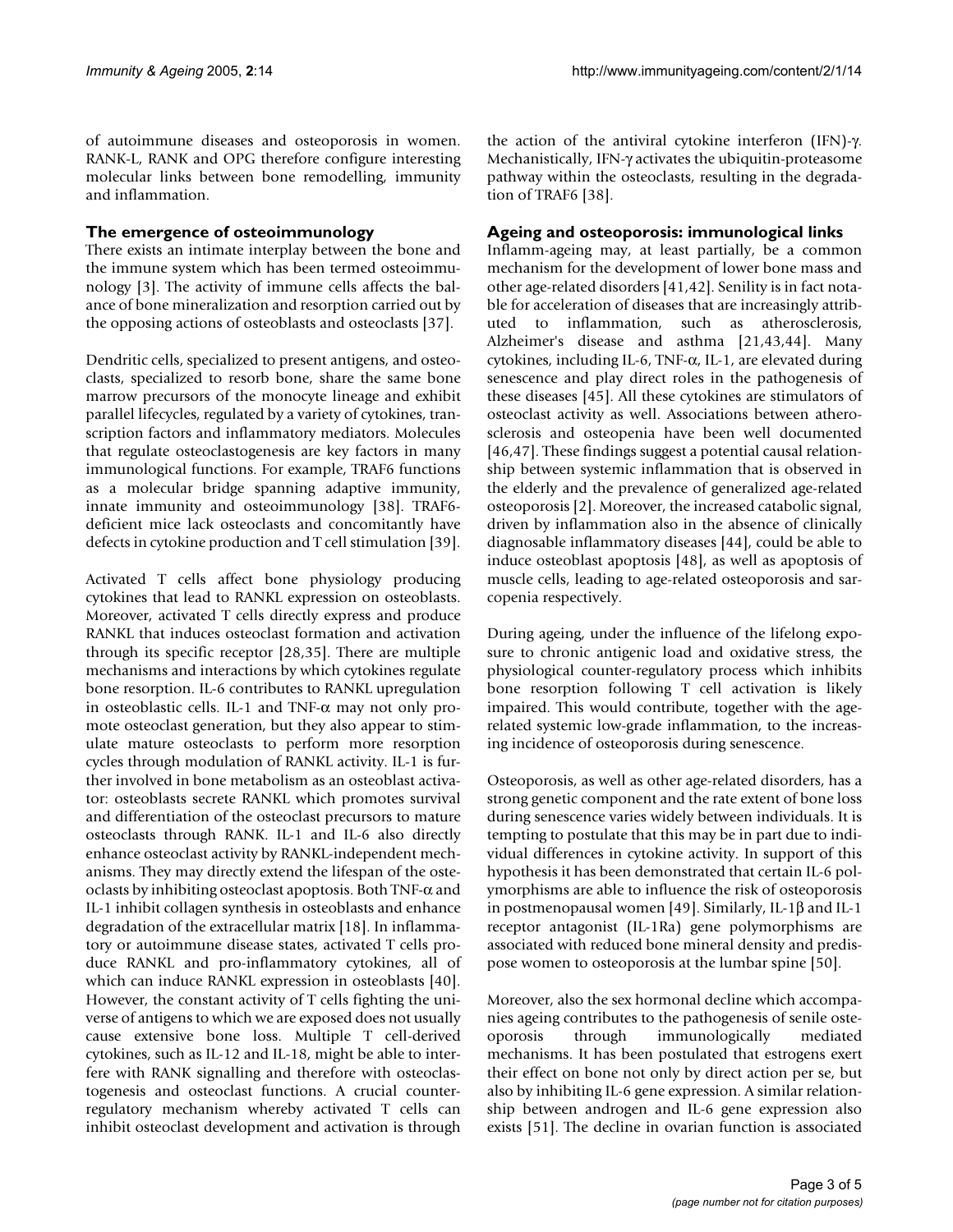with decreased OPG production and spontaneous increases in proinflammatory and pro-osteoclastic cytokines such as IL-6, TNF- $\alpha$ , and IL-1 [32,52,53].

## **Osteoporosis within an evolutionary perspective**

During evolution of multi-cellular organisms, the increasing complexity of emerging systemic functions, such as inflammation, may have led to a widening range of demand for key minerals such as calcium and phosphate and storage functions may have evolved to provide mineral reservoirs [2]. Moreover, calcium is an important component of milk and its transport from mother to the fetus and neonate is a vital process to preserve species. Intriguingly, RANKL and RANK also play essential roles in the formation of a lactating mammary gland in pregnancy. This could partly contribute to both the immune remodelling and the accelerated bone loss during pregnancy and lactating [35]. Bone can thus be viewed as a mobilizable reservoir of calcium and phosphate as salts. Over time, the regulation of bone turnover was probably optimized evolutionarily to address the combined metabolic and structural demands of the host.

In this perspective osteoporosis may reflect a state of disequilibrium between structural demand for calcium and phosphate and their biologic demand during metabolically active states such as inflammation. Inflammation is the leading force driving immunosenescence and the chronic low-grade inflammatory state characteristic of ageing represents the predisposing substrate on which osteoporosis, as well as other age-related diseases, might emerge [21,54].

The lack of evolutionary selective pressure post-reproduction may have further exacerbated this disequilibrium in modern times and many biologic functions acquired during evolution have become maladaptive. Presently, in most developed countries, the human lifespan is greatly increased, and many individuals are living into postreproductive senescence, an evolutionarily naive life epoch. Obesity, diabetes, Alzheimer's disease and atherosclerosis are examples of diseases of modernity that are attributable to modern living circumstances or that are unmasked during senility, and also the emergence of osteoporosis as a modern disease may be an example of this phenomenon [2,21,44].

### **References**

- 1. Delmas PD: [Treatment of postmenopausal osteoporosis.](http://www.ncbi.nlm.nih.gov/entrez/query.fcgi?cmd=Retrieve&db=PubMed&dopt=Abstract&list_uids=12076571) *Lancet* 2002, 359:2018-26.
- 2. Yun AJ, Lee PY: **[Maladaptation of the link between inflamma](http://www.ncbi.nlm.nih.gov/entrez/query.fcgi?cmd=Retrieve&db=PubMed&dopt=Abstract&list_uids=15288383)[tion and bone turnover may be a key determinant of oste](http://www.ncbi.nlm.nih.gov/entrez/query.fcgi?cmd=Retrieve&db=PubMed&dopt=Abstract&list_uids=15288383)[oporosis.](http://www.ncbi.nlm.nih.gov/entrez/query.fcgi?cmd=Retrieve&db=PubMed&dopt=Abstract&list_uids=15288383)** *Med Hypotheses* 2004, **63:**532-537.
- 3. Arron JR, Choi Y: **[Bone versus immune system.](http://www.ncbi.nlm.nih.gov/entrez/query.fcgi?cmd=Retrieve&db=PubMed&dopt=Abstract&list_uids=11117729)** *Nature* 2000, **408:**535-6.
- 4. Lorenzo J: **[Interactions between immune and bone cells: new](http://www.ncbi.nlm.nih.gov/entrez/query.fcgi?cmd=Retrieve&db=PubMed&dopt=Abstract&list_uids=10995785) [insights with many remaining questions.](http://www.ncbi.nlm.nih.gov/entrez/query.fcgi?cmd=Retrieve&db=PubMed&dopt=Abstract&list_uids=10995785)** *J Clin Invest* 2000, **106:**749-52.
- 5. Mitra D, Elvins DM, Speden DJ, Collins AJ: **[The prevalence of ver](http://www.ncbi.nlm.nih.gov/entrez/query.fcgi?cmd=Retrieve&db=PubMed&dopt=Abstract&list_uids=10662879)[tebral fractures in mild ankylosing spondylitis and their rela](http://www.ncbi.nlm.nih.gov/entrez/query.fcgi?cmd=Retrieve&db=PubMed&dopt=Abstract&list_uids=10662879)[tionship to bone mineral density.](http://www.ncbi.nlm.nih.gov/entrez/query.fcgi?cmd=Retrieve&db=PubMed&dopt=Abstract&list_uids=10662879)** *Rheumatology* 2000, **39:**85-9.
- 6. Haugeberg G, Lodder MC, Lems WF, Uhlig T, Orstavik RE, Dijkmans BA, Kvien TK, Woolf AD: **[Hand cortical bone mass and its asso](http://www.ncbi.nlm.nih.gov/entrez/query.fcgi?cmd=Retrieve&db=PubMed&dopt=Abstract&list_uids=15361395)ciations with radiographic joint damage and fractures in 50– [70 year old female patients with rheumatoid arthritis: cross](http://www.ncbi.nlm.nih.gov/entrez/query.fcgi?cmd=Retrieve&db=PubMed&dopt=Abstract&list_uids=15361395) sectional Oslo-Truro-Amsterdam (OSTRA) collaborative [study.](http://www.ncbi.nlm.nih.gov/entrez/query.fcgi?cmd=Retrieve&db=PubMed&dopt=Abstract&list_uids=15361395)** *Ann Rheum Dis* 2004, **63:**1331-4.
- 7. Bultink IE, Lems WF, Kostense PJ, Dijkmans BA, Voskuyl AE: **[Preva](http://www.ncbi.nlm.nih.gov/entrez/query.fcgi?cmd=Retrieve&db=PubMed&dopt=Abstract&list_uids=15986345)lence of and risk factors for low bone mineral density and [vertebral fractures in patients with systemic lupus ery](http://www.ncbi.nlm.nih.gov/entrez/query.fcgi?cmd=Retrieve&db=PubMed&dopt=Abstract&list_uids=15986345)[thematosus.](http://www.ncbi.nlm.nih.gov/entrez/query.fcgi?cmd=Retrieve&db=PubMed&dopt=Abstract&list_uids=15986345)** *Arthritis Rheum* 2005, **52:**2044-50.
- 8. Mikuls TR, Saag KG, Curtis J, Bridges SL Jr, Alarcon GS, Westfall AO, Lim SS, Smith EA, Jonas BL, Moreland LW, CLEAR investigators: **Prevalence of osteoporosis and osteopenia among African [Americans with early rheumatoid arthritis: the impact of](http://www.ncbi.nlm.nih.gov/entrez/query.fcgi?cmd=Retrieve&db=PubMed&dopt=Abstract&list_uids=16173331) [ethnic-specific normative data.](http://www.ncbi.nlm.nih.gov/entrez/query.fcgi?cmd=Retrieve&db=PubMed&dopt=Abstract&list_uids=16173331)** *J Natl Med Assoc* 2005, **97:**1155-60.
- 9. Walsh NC, Gravallese EM: **[Bone loss in inflammatory arthritis:](http://www.ncbi.nlm.nih.gov/entrez/query.fcgi?cmd=Retrieve&db=PubMed&dopt=Abstract&list_uids=15201606) [mechanisms and treatment strategies.](http://www.ncbi.nlm.nih.gov/entrez/query.fcgi?cmd=Retrieve&db=PubMed&dopt=Abstract&list_uids=15201606)** *Curr Opin Rheumatol* 2004, **16:**419-27.
- 10. Annapoorna N, Rao GV, Reddy NS, Rambabu P, Rao KR: **[An](http://www.ncbi.nlm.nih.gov/entrez/query.fcgi?cmd=Retrieve&db=PubMed&dopt=Abstract&list_uids=15912194) [increased risk of osteoporosis during acquired immunodefi](http://www.ncbi.nlm.nih.gov/entrez/query.fcgi?cmd=Retrieve&db=PubMed&dopt=Abstract&list_uids=15912194)[ciency syndrome.](http://www.ncbi.nlm.nih.gov/entrez/query.fcgi?cmd=Retrieve&db=PubMed&dopt=Abstract&list_uids=15912194)** *Int J Med Sci* 2004, **1:**152-164.
- 11. Leung DY, Geha RS: **[Clinical and immunologic aspects of the](http://www.ncbi.nlm.nih.gov/entrez/query.fcgi?cmd=Retrieve&db=PubMed&dopt=Abstract&list_uids=3279022) [hyperimmunoglobulin E syndrome.](http://www.ncbi.nlm.nih.gov/entrez/query.fcgi?cmd=Retrieve&db=PubMed&dopt=Abstract&list_uids=3279022)** *Hematol Oncol Clin North Am* 1988, **2:**81-100.
- 12. Jensen T, Klarlund M, Hansen M, Jensen KE, Skjodt H, Hydlldstrup L: **Connective tissue metabolism in patients with unclassified [polyarthritis and early rheumatoid arthritis. Relationship to](http://www.ncbi.nlm.nih.gov/entrez/query.fcgi?cmd=Retrieve&db=PubMed&dopt=Abstract&list_uids=15338487) disease activity, bone mineral density, and radiographyc out[come.](http://www.ncbi.nlm.nih.gov/entrez/query.fcgi?cmd=Retrieve&db=PubMed&dopt=Abstract&list_uids=15338487)** *J Rheumatol* 2004, **31:**1698-1708.
- 13. Abrahamsen B, Andersen I, Christensen SS, Skov Madsen J, Brixen K: **Utility of testing for monoclonal bands in serum of patients [with suspected osteoporosis: retrospective, cross sectional](http://www.ncbi.nlm.nih.gov/entrez/query.fcgi?cmd=Retrieve&db=PubMed&dopt=Abstract&list_uids=15767267) [study.](http://www.ncbi.nlm.nih.gov/entrez/query.fcgi?cmd=Retrieve&db=PubMed&dopt=Abstract&list_uids=15767267)** *BMJ* 2005, **330:**818.
- 14. Moschen AR, Kaser A, Enrich B, Ludwiczek O, Gabriel M, Obrist P, Wolf AM, Tilg H: **[The RANKL/OPG system is activated in](http://www.ncbi.nlm.nih.gov/entrez/query.fcgi?cmd=Retrieve&db=PubMed&dopt=Abstract&list_uids=15753532) [inflammatory bowel disease and relates to the state of bone](http://www.ncbi.nlm.nih.gov/entrez/query.fcgi?cmd=Retrieve&db=PubMed&dopt=Abstract&list_uids=15753532) [loss.](http://www.ncbi.nlm.nih.gov/entrez/query.fcgi?cmd=Retrieve&db=PubMed&dopt=Abstract&list_uids=15753532)** *Gut* 2005, **54:**479-87.
- 15. Ishihara K, Hirano T: **[IL-6 in autoimmune disease and chronic](http://www.ncbi.nlm.nih.gov/entrez/query.fcgi?cmd=Retrieve&db=PubMed&dopt=Abstract&list_uids=12220549) [inflammatory proliferative disease.](http://www.ncbi.nlm.nih.gov/entrez/query.fcgi?cmd=Retrieve&db=PubMed&dopt=Abstract&list_uids=12220549)** *Cytokine Growth Factor Rev* 2002, **13:**357-68.
- 16. Moschen AR, Kaser A, Enrich B, Ludwiczek O, Gabriel M, Obrist P, Wolf AM, Tilg H: **[RANKL/OPG system is activated in inflam](http://www.ncbi.nlm.nih.gov/entrez/query.fcgi?cmd=Retrieve&db=PubMed&dopt=Abstract&list_uids=15753532)[matory bowel disease and relates to the state of bone loss.](http://www.ncbi.nlm.nih.gov/entrez/query.fcgi?cmd=Retrieve&db=PubMed&dopt=Abstract&list_uids=15753532)** *Gut* 2005, **54:**479-87.
- 17. Koh JM, Kang YH, Jung CH, Bae S, Kim DJ, Chung YE, Kim GS: **Higher circulating hsCRP levels are associated with lower bone mineral density in healthy pre-and postmenopausal women: evidence for a link between systemic inflammation and osteoporosis.** *Osteoporosis Int* 2005, **doi:**. 10.1007/s00198-005- 1840-5
- 18. Muller B: **[Cytokine imbalance in non immunological chronic](http://www.ncbi.nlm.nih.gov/entrez/query.fcgi?cmd=Retrieve&db=PubMed&dopt=Abstract&list_uids=12160522) [disease.](http://www.ncbi.nlm.nih.gov/entrez/query.fcgi?cmd=Retrieve&db=PubMed&dopt=Abstract&list_uids=12160522)** *Cytokine* 2002, **18:**334-339.
- 19. Ganesan K, Teklehaimanot S, Tran TH, Asuncion M, Norris K: **[Rela](http://www.ncbi.nlm.nih.gov/entrez/query.fcgi?cmd=Retrieve&db=PubMed&dopt=Abstract&list_uids=15779496)[tionship of C-reactive protein and bone mineral density in](http://www.ncbi.nlm.nih.gov/entrez/query.fcgi?cmd=Retrieve&db=PubMed&dopt=Abstract&list_uids=15779496) [community-dwelling elderly females.](http://www.ncbi.nlm.nih.gov/entrez/query.fcgi?cmd=Retrieve&db=PubMed&dopt=Abstract&list_uids=15779496)** *J Natl Med Assoc* 2005, **97:**329-33.
- 20. Saidenberg-Kermanac'h N, Cohen-Solal M, Bessis N, De Vernejoul MC, Boissier MC: **[Role for osteoprotegerin in rheumatoid](http://www.ncbi.nlm.nih.gov/entrez/query.fcgi?cmd=Retrieve&db=PubMed&dopt=Abstract&list_uids=14769514) [inflammation.](http://www.ncbi.nlm.nih.gov/entrez/query.fcgi?cmd=Retrieve&db=PubMed&dopt=Abstract&list_uids=14769514)** *Joint Bone Spine* 2004, **71:**9-31.
- 21. Franceschi C, Bonafè M, Valensin S, Olivieri F, De Luca M, Ottaviani E, De Benedictis G: **[Inflamm-ageing. An evolutionary perspec](http://www.ncbi.nlm.nih.gov/entrez/query.fcgi?cmd=Retrieve&db=PubMed&dopt=Abstract&list_uids=10911963)[tive on immunosenescence.](http://www.ncbi.nlm.nih.gov/entrez/query.fcgi?cmd=Retrieve&db=PubMed&dopt=Abstract&list_uids=10911963)** *Ann N Y Acad Sci* 2000, **908:**244-54.
- 22. Kiecolt-Glaser JK, Preacher KJ, MacCallum RC, Atkinson C, Malarkey WB, Glaser R: **[Chronic stress and age-related increases in the](http://www.ncbi.nlm.nih.gov/entrez/query.fcgi?cmd=Retrieve&db=PubMed&dopt=Abstract&list_uids=12840146) [proinflammatory cytokine IL-6.](http://www.ncbi.nlm.nih.gov/entrez/query.fcgi?cmd=Retrieve&db=PubMed&dopt=Abstract&list_uids=12840146)** *Proc Natl Acad Sci USA* 2003, **100:**9090-5.
- 23. Goldring SR: **[Inflammatory mediators as essential elements in](http://www.ncbi.nlm.nih.gov/entrez/query.fcgi?cmd=Retrieve&db=PubMed&dopt=Abstract&list_uids=14565589) [bone remodeling.](http://www.ncbi.nlm.nih.gov/entrez/query.fcgi?cmd=Retrieve&db=PubMed&dopt=Abstract&list_uids=14565589)** *Calcif Tissue Int* 2003, **73:**97-100.
- 24. Siggelkow H, Eidner T, Lehmann G, Viereck V, Raddarz D, Munzel U, Hein G, Hufner M: **[Cytokines, osteoprotegerin, and RANKL in](http://www.ncbi.nlm.nih.gov/entrez/query.fcgi?cmd=Retrieve&db=PubMed&dopt=Abstract&list_uids=12619938) [vitro and histomorphometric indices of bone turnover in](http://www.ncbi.nlm.nih.gov/entrez/query.fcgi?cmd=Retrieve&db=PubMed&dopt=Abstract&list_uids=12619938)**